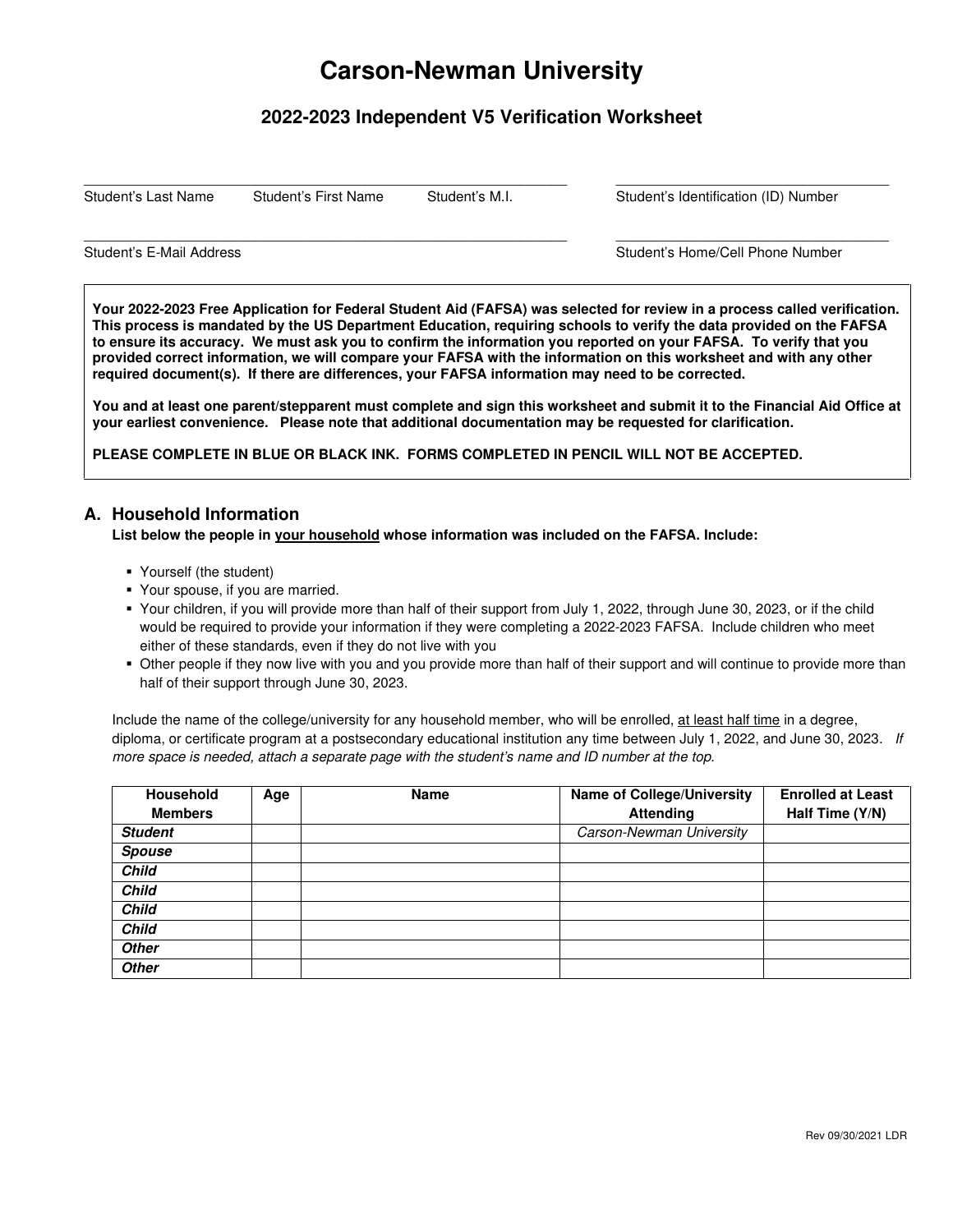## **B. Income Tax Information**

**Check ONE box that applies to you (the Student) and ONE box that applies to your spouse (if applicable).** 

| <b>STUDENT</b>                                                                                                                                      | <b>SPOUSE</b>                                                                                                                                                                                                                                                                              |
|-----------------------------------------------------------------------------------------------------------------------------------------------------|--------------------------------------------------------------------------------------------------------------------------------------------------------------------------------------------------------------------------------------------------------------------------------------------|
| I filed a 2020 Federal Tax Return.<br>Did you use the IRS Data Retrieval Tool* to transfer your<br>2020 tax data directly from the IRS to the FAFSA | I filed a 2020 Federal Tax Return.<br>Did you use the IRS Data Retrieval Tool* to transfer your<br>2020 tax data directly from the IRS to the FAFSA                                                                                                                                        |
| Yes                                                                                                                                                 | Yes                                                                                                                                                                                                                                                                                        |
| No – Update your FASFA and use the IRS Data<br>Retrieval Tool OR submit a copy of your<br>2020 Tax Return Transcript **<br>(see information below)  | No – Update your FASFA and use the IRS Data<br>Retrieval Tool OR submit a copy of your<br>2020 Tax Return Transcript **<br>If parents/stepparents filed separate 2020<br>IRS income tax returns, then 2020 Tax<br>Return Transcripts must be provided for each.<br>(see information below) |
| I did NOT file a 2020 Federal Tax Return, but did<br>earn income in 2020; however, I was not required to<br>file taxes. (Complete Section C)        | I did NOT file a 2020 Federal Tax Return, but did<br>earn income in 2020; however, I was not required to<br>file taxes. (Complete Section C)<br>** An IRS Letter of Non-Filing is required for parent if they did<br>NOT file 2020 taxes** (see information below)                         |
| I was NOT employed and had NO INCOME earned<br>from work in 2020.                                                                                   | I was NOT employed and had NO INCOME earned<br>From work in 2020.<br>** An IRS Letter of Non-Filing is required for parent if they did<br>NOT file 2020 taxes** (see information below)                                                                                                    |

#### **\*IRS Data Retrieval Tool**

- Make a correction to your FAFSA online and access the tool within the Financial Information section.
- Don't forget to sign and submit the FAFSA correction.

This allows on-line FAFSA filers to pull their tax data direction from the IRS to auto-fill the tax portion of the FAFSA and is the quickest way to get accurate tax information to the Financial Aid Office.

#### **\*\*How to Obtain an IRS Tax Return Transcript or a Letter of Non-Filing**

- Make an on-line request at https://www.irs.gov/individuals/get-transcript The requester must have access to a valid email address, a text-enabled mobile phone (pay-as-you-go plans cannot be used) in the requester's name, and specific financial account numbers (such as a credit card number or an account number for a home mortgage or auto loan. The transcript will display on-line upon successful completion of the IRS's two-step authentication.
- Automated Telephone Request: 1-800-908-9946 Transcript is generally received within 10 business days from the IRS's receipt of the telephone request.
- Paper request: IRS Form 4506T This form needs to be used if you have moved since filing your taxes. The form can be downloaded at www.irs.gov, click "Get Transcript by MAIL". The transcript is generally received within 10 business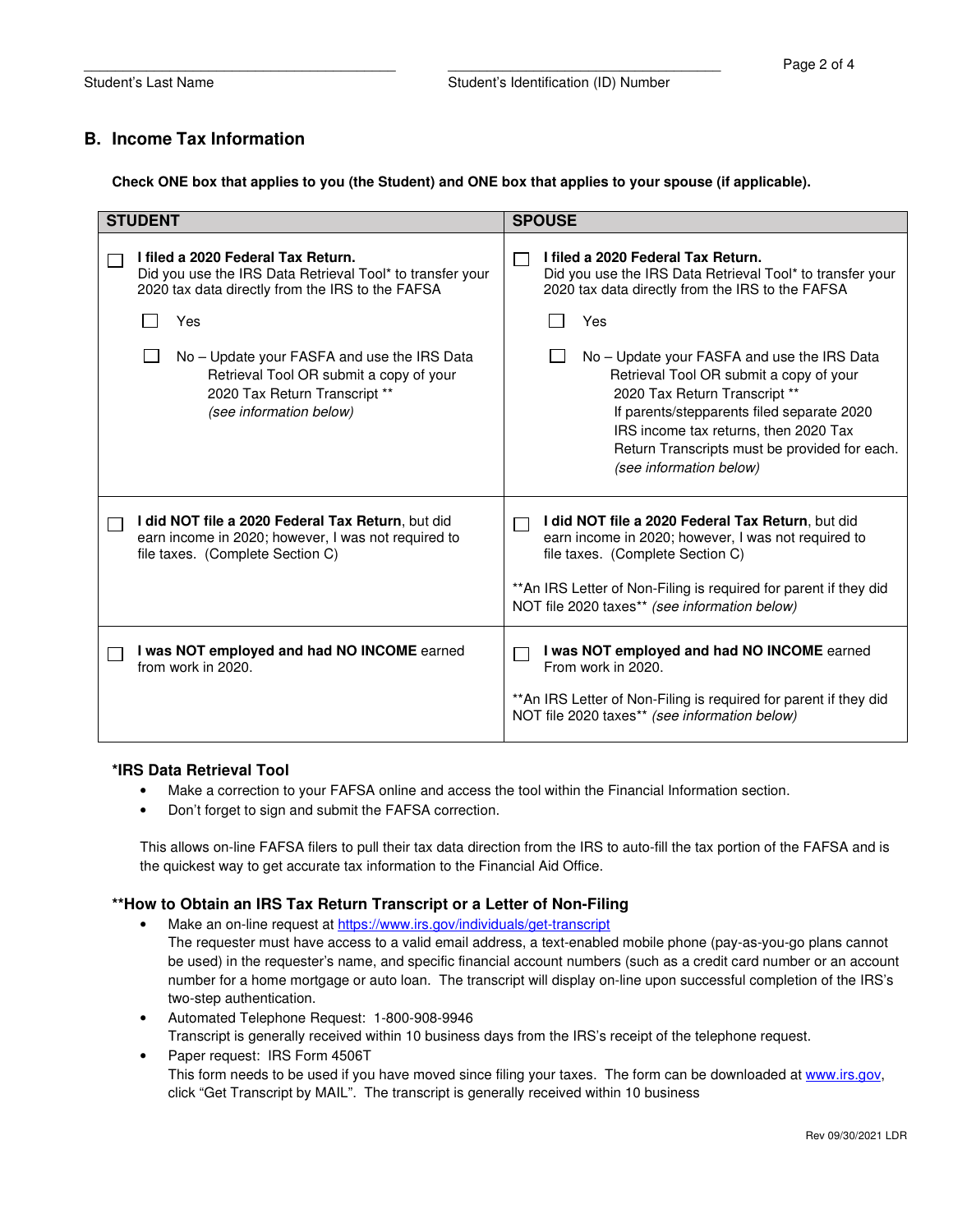## **C. Submit Copies of W-2's (For Non-Tax Filers)**

All non-tax filers (Students and Parents) must provide copies of all your W-2 forms for income earned from work that were NOT filed with a 2020 Federal Income Tax Return. If you have lost any W-2's, you may order a Wage and Income Transcript from the IRS. You can request this transcript from www.irs.gov. If no employer W-2 can be provided, please list below the employer name, amount earned for 2020, and the reason it cannot be provided.

| <b>Employee's Name</b><br>(Student or Parent) | 2020 Amount<br><b>Earned</b> | <b>Employer's Name</b> | <b>Reason for Not</b><br>Providing |
|-----------------------------------------------|------------------------------|------------------------|------------------------------------|
|                                               |                              |                        |                                    |
|                                               |                              |                        |                                    |
|                                               |                              |                        |                                    |
|                                               |                              |                        |                                    |
|                                               |                              |                        |                                    |

## **D. Identity and Statement of Educational Purpose**

The student must appear in person at **Carson-Newman University** to verify his or her identity by presenting valid government-issued photo identification (ID), such as, but not limited to, a driver's license, other state-issued ID, or passport. The institution will maintain a copy of the student's photo ID that is annotated with the date it was received and the name of the official at the institution authorized to collect the student's ID.

In addition, the student must sign, in the presence of the institutional official, the following:

#### **Statement of Educational Purpose**

|                       | (Print Student's Name)                               |                                         | am the individual signing this                                                                                         |
|-----------------------|------------------------------------------------------|-----------------------------------------|------------------------------------------------------------------------------------------------------------------------|
|                       |                                                      |                                         | Statement of Educational Purpose and that the federal student financial assistance I may receive will only be          |
|                       |                                                      |                                         | used for educational purposes and to pay the cost of attending Carson-Newman University for the 2022-2023 school year. |
|                       |                                                      |                                         |                                                                                                                        |
| (Student's Signature) |                                                      |                                         | (Date)                                                                                                                 |
| (Student's ID Number) |                                                      |                                         |                                                                                                                        |
|                       |                                                      | <b>OR</b>                               |                                                                                                                        |
| must provide:         |                                                      |                                         | If you (the student) are unable to appear in person at Carson-Newman University to verify your identity, you           |
|                       | license, other state-issued ID, or a passport; and   |                                         | (a) A notarized copy of a valid government-issued photo identification (ID), such as, but not limited to, a driver's   |
|                       | (b) the original notarized Statement provided below: |                                         |                                                                                                                        |
|                       |                                                      | <b>Statement of Educational Purpose</b> |                                                                                                                        |
| I certify that I,     |                                                      |                                         | , am the individual signing this                                                                                       |
|                       | (Print Student's Name)                               |                                         |                                                                                                                        |